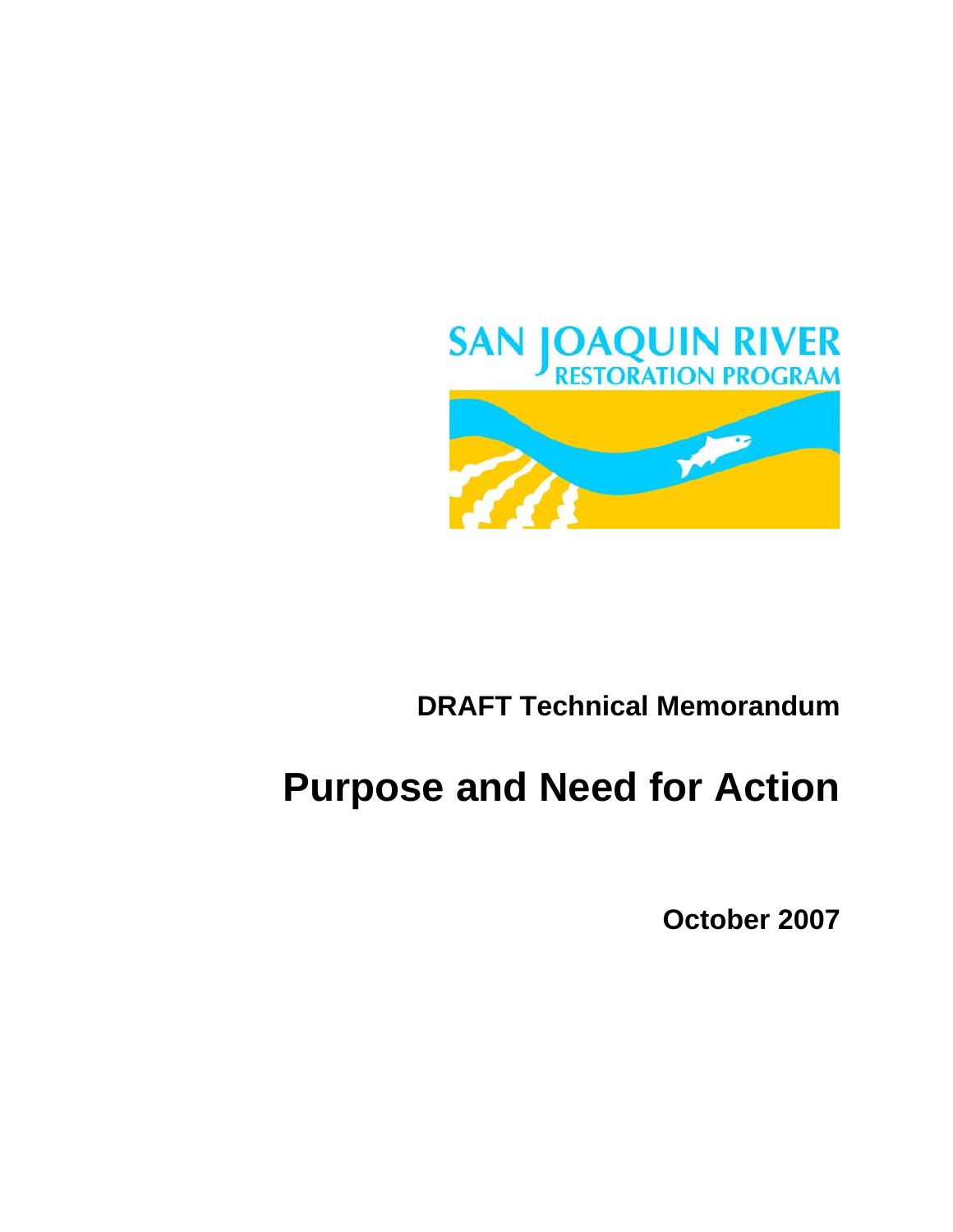- 1 *This Draft Technical Memorandum (TM) was prepared by the San Joaquin River Restoration*
- 2 *Program Team as a draft document in support of preparing a Program Environmental Impact*
- 3 *Statement/Report (PEIS/R). The purpose for circulating this document at this time is to facilitate*
- 4 *early coordination regarding initial concepts and approaches currently under consideration by*
- 5 *the Program Team with the Settling Parties, the Third Parties, other stakeholders, and interested*
- 6 *members of the public. As such, the content of this document may not necessarily be included in*  7 *the PEIS/R.*
- 
- 8
- 9 *This Draft TM does not present findings, decisions, or policy statements of any of the*
- 10 *Implementing Agencies. Additionally, all information presented in this document is intended to*
- 11 *be consistent with the Settlement. To the extent inconsistencies exist, the Settlement should be*
- 12 *the controlling document and the information in this document will be revised prior to its*
- 13 *inclusion in future reports. While the Program Team is not requesting formal comments on this*
- 14 *document, all comments received will be considered in refining the concepts and approaches*
- 15 *described herein to the extent possible. Responses to comments will not be provided and this*
- 16 *document will not be finalized; however, refinements will likely be reflected in subsequent*
- 17 *Program documents.*

# <sup>18</sup>**1.0 Introduction**

### 19 **1.1 Background**

20 In 1988, a coalition of environmental groups, led by the Natural Resources Defense Council

21 (NRDC), filed a lawsuit challenging the renewal of the long-term water service contracts

22 between the United States and the Central Valley Project, Friant Division contractors. After more

23 than 18 years of litigation of this lawsuit, known as NRDC, et al., v. Kirk Rodgers, et al., a

24 Stipulation of Settlement (Settlement) was reached. On September 13, 2006, the Settling Parties

- 25 reached agreement on the terms and conditions of the Settlement, which was subsequently
- 26 approved by the Court on October 23, 2006. The "Settling Parties" include the NRDC, Friant
- 27 Water Users Authority (FWUA), and the U.S. Departments of the Interior and Commerce.

28 The San Joaquin River Restoration Program (SJRRP) will implement the San Joaquin River

29 litigation Settlement. The "Implementing Agencies" responsible for the management of the

30 SJRRP include the U.S. Department of the Interior, through the Bureau of Reclamation and the

- 31 Fish and Wildlife Service, U.S. Department of Commerce through the National Marine Fisheries
- 32 Service, and the State of California through the Department of Water Resources (DWR) and the
- 33 Department of Fish and Game (DFG). Consistent with the memorandum of understanding
- 34 between the Settling Parties and the State that was signed the same time as the Settlement, the
- 35 State, through DFG, DWR, the Resources Agency, and the California Environmental Protection
- 36 Agency (CalEPA) will play a major, collaborative role in the planning, design, funding, and
- 37 implementation of the actions called for in the Settlement.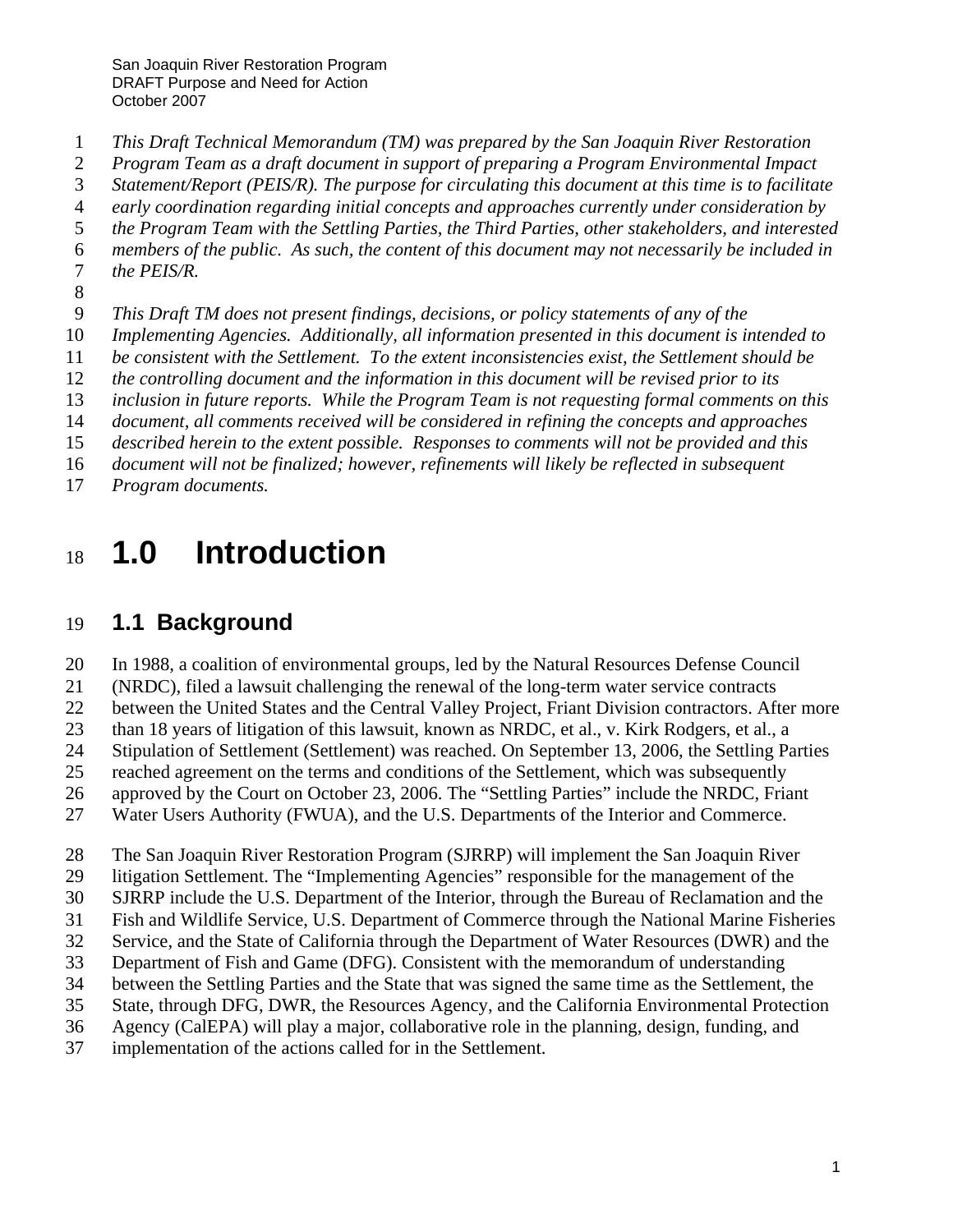1 A Program Environmental Impact Statement/Environmental Impact Report (PEIS/R) is being

2 prepared in accordance with the National Environmental Policy Act (NEPA) and the California

3 Environmental Quality Act (CEQA). Reclamation is the lead agency for NEPA compliance and

4 DWR is the lead agency for CEQA compliance.

5 The PEIS/R will evaluate alternative approaches to implement the provisions of the Settlement

6 and disclose anticipated regional effects, both beneficial and adverse, that may result from

7 implementation. The PEIS/R will not, however, evaluate alternatives to the Settlement other

8 than the No-Action Alternative. Subsequent site- or action-specific environmental documents

9 will be required before most of the provisions identified in the Settlement and included in the

- 10 PEIS/R can be implemented.
- 11 The Settlement identifies several objectives that need to be met to successfully achieve the
- 12 Goals. The objectives are to:
- 13 Improve channel capacity, fish habitat, related flood protection, fish passage, and fish 14 screening;
- 15 Release flows from Friant Dam to create conditions conducive to restoration;
- 16 Reintroduce spring-run and fall-run Chinook salmon to the San Joaquin River below 17 Friant Dam;
- 18 Develop and implement a plan to recirculate, recapture, reuse, exchange, or transfer water 19 released for Restoration Flows consistent with certain criteria identified in the Settlement;
- 20 Create a Recovered Water Account (RWA) that provides an opportunity to make water 21 available to Friant Division long-term contractors with water supply reductions as a direct 22 result of Interim or Restoration Flows; and
- 23 Employ an adaptive management strategy that determines the best means for effectively 24 and efficiently achieving the goals and objectives of the SJRRP.

#### 25 **1.2 Focus of this Technical Memorandum**

26 This document focuses on the purpose and need for the SJRRP. An EIS must explain the

27 "underlying purpose and need to which the Lead Agency is responding in proposing the

28 alternatives, including the proposed action (40 CFR 1502.13). The statement of purpose and need

29 is important because it explains why the Federal agency is undertaking the proposed action and

- 30 what objectives it intends to achieve by that action.
- 31 The purpose and need statement is a brief statement explaining why the action is being
- 32 considered the underlying purpose and need to which the agency is responding. This brief
- 33 statement, provided in the next section, is a critical element that sets the overall direction of the
- 34 NEPA process and serves as an important screening criterion for identifying, evaluating, and
- 35 determining which alternatives are reasonable and should be evaluated in detail in the PEIS/R.
- 36 All reasonable alternatives examined in detail must meet the defined purpose and need.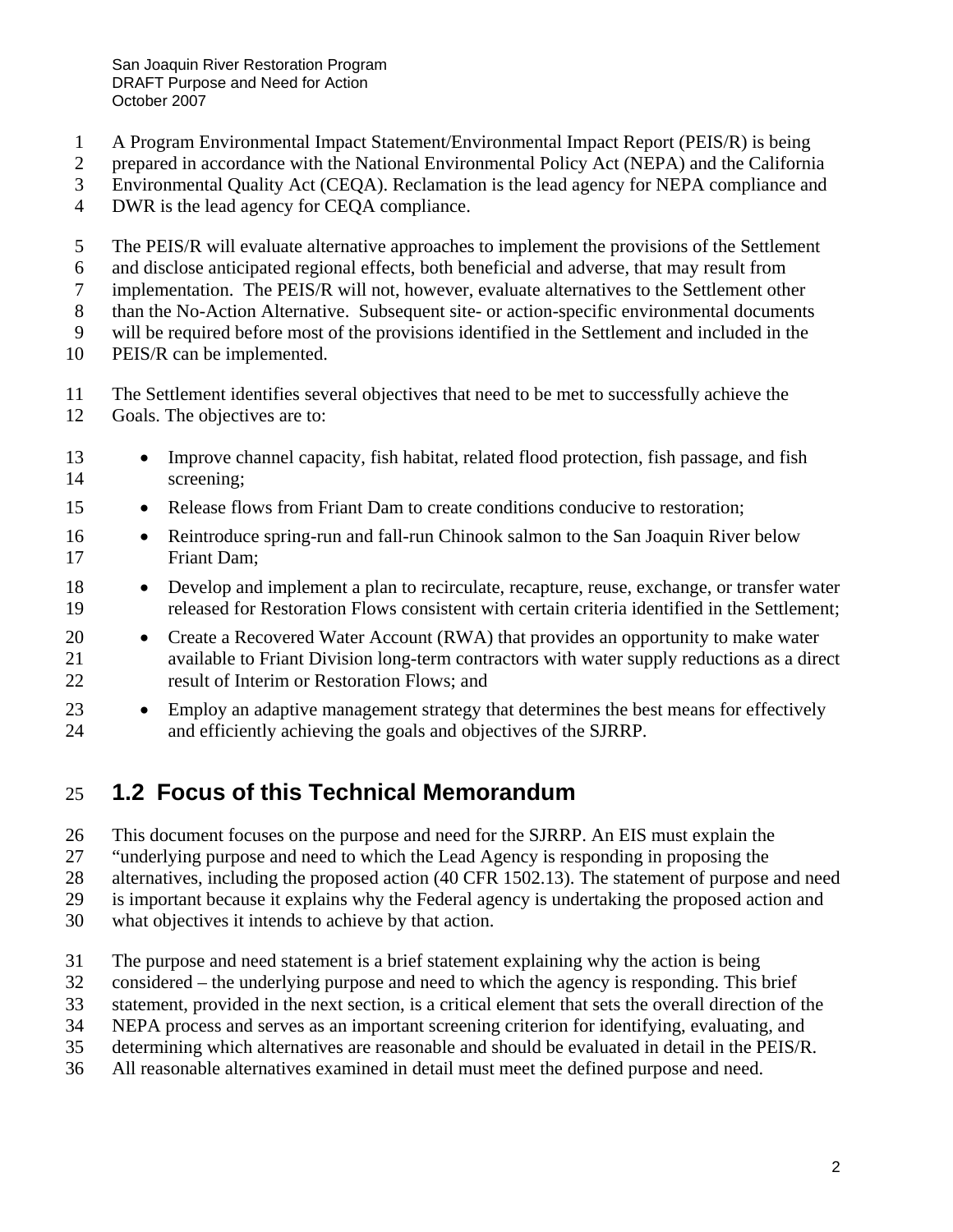- 1 The final section of this TM presents related opportunities to benefit other regional needs during
- 2 implementation of the SJRRP. The SJRRP provides opportunities to benefit flood protection, San
- 3 Joaquin River water quality, riparian and wildlife habitat, hydropower, recreation, and
- 4 educational opportunities. The Implementing Agencies will consider these opportunities while
- 5 they are defining alternatives to meet the stated purpose and need.

# <sup>6</sup>**2.0 Purpose and Need for Action**

7 The Settlement is based on two parallel goals, which together comprise the purpose of the 8 SJRRP. The purpose of the SJRPP is to implement the Settlement Agreement by meeting two 9 goals:

- 10 Restoration Goal Restore and maintain fish populations in "good condition" in the main 11 stem of the San Joaquin River below Friant Dam to the confluence of the Merced River, 12 including naturally reproducing and self-sustaining populations of salmon and other fish 13 (Restoration Goal); and
- 14 Water Management Goal Reduce or avoid adverse water supply impacts to all of the 15 Friant Division long-term contractors that may result from the Interim Flows and 16 Restoration Flows (Water Management Goal).

17 The need for action is three-fold. First, the need for action arises from the historic operation of 18 Friant Dam, which has resulted in significant portions of the main stem of the San Joaquin River 19 between Friant Dam and the confluence of the Merced River being dry during significant 20 portions of the year in most years, with corresponding impacts on fisheries downstream from 21 Friant Dam. Interim and Restoration Flows, in addition to other improvements providing for 22 channel capacity, fish habitat, related flood protection, fish passage, and fish screening, are 23 necessary elements to meet the Restoration Goal. Second, the Interim and Restoration Flows 24 would create a substantial loss in water supplies to Friant Division long-term Contractors. The 25 need for action to develop and implement water management actions is essential to reduce or 26 avoid these adverse water supply impacts, and is equal in significance to the needs of the 27 Restoration Goal. Third, from a legal perspective, the need for action is in response to the 28 Stipulation of Settlement in NRDC, et al., v. Kirk Rodgers, et al., which was approved by the 29 Court in October 2006. Accordingly, the need for action is justified from a biological, water 30 supply, and legal basis.

# <sup>31</sup>**3.0 Related Opportunities**

32 The SJRRP is being undertaken in locations that have other ecosystem and water resources

33 problems and needs that are not the focus of the SJRRP. These are not included in the statement

34 of purpose and need, but could be addressed in part in combination with SJRRP implementation.

- 35 Through coordination with stakeholders throughout the SJRRP area, the SJRRP will consider
- 36 related opportunities in which SJRRP actions could address the following issues.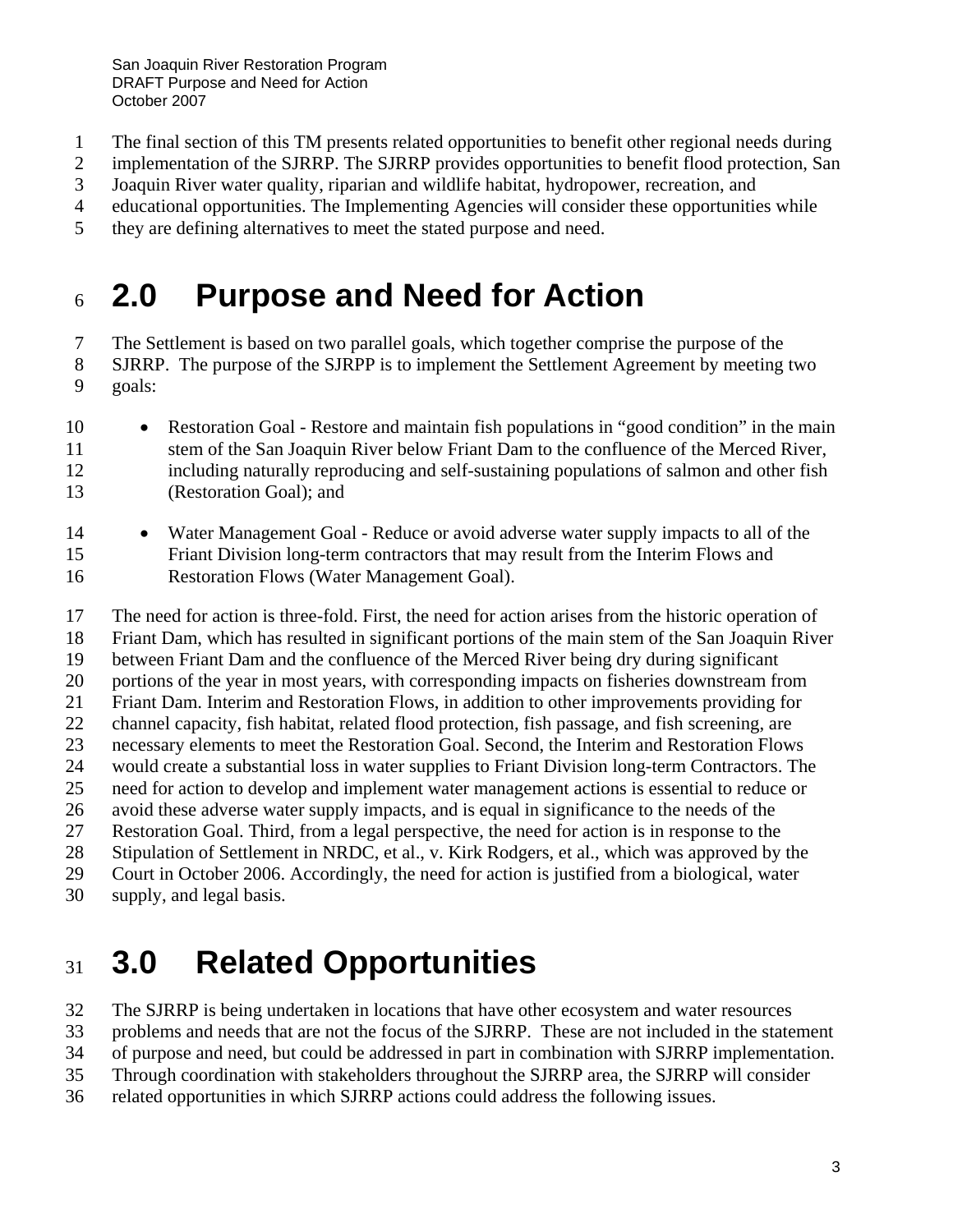#### 1 **3.1 Flood Protection**

- 2 Flood management and protection along the San Joaquin River downstream of Friant Dam to the
- 3 confluence of the Merced River has presented challenges for many years. The San Joaquin River
- 4 Flood Control System was designed and is operated to divert San Joaquin River flood flows
- 5 around reaches 2b, 3 and 4a, which are used to convey flood flows from the Kings River and
- 6 local drainages. Levee conditions in many portions of reaches 2, 3, and 4 do not meet current
- 7 design standards and result in seepage at flows below design levels. Numerous seepage
- 8 problems and levee failures have been recorded during the past two decades along these reaches.
- 9 Restoration of the San Joaquin River as described in the Settlement will require increasing the
- 10 flood flow capacity of some reaches of the San Joaquin River to levels greater than current
- 11 design capacity. Modifying levees to accommodate restoration flows greater than current channel
- 12 capacity provides an opportunity to address flood protection issues. The SJRRP will coordinate
- 13 with local flood management agencies through DWR to identify design standards and flood
- 14 management procedures related to modified levees.

### 15 **3.2 San Joaquin River Water Quality**

16 Water quality in various segments of the San Joaquin River has been a problem for several

- 17 decades due to low river flows and discharges from agricultural areas, wildlife refuges, and
- 18 municipal and industrial treatment plants. Pollutant stressors have been identified in each reach
- 19 of the San Joaquin River from Mendota Pool to the Delta. Regulatory requirements for water
- 20 quality in the San Joaquin River have been developed for downstream areas and are under
- 21 development for upstream areas. Initial locations of concern for water quality include areas near
- 22 Stockton and at Vernalis, downstream from the Stanislaus River as the San Joaquin River enters
- 23 the Delta.
- 24 In 1998, the Central Valley Regional Water Quality Control Board (RWQCB) adopted a Water
- 25 Quality Control Plan (WQCP) for the Sacramento and San Joaquin River basins (Basin Plan) as
- 26 the regulatory reference for meeting Federal and State requirements. Specific water quality
- 27 standards associated with the lower San Joaquin River apply to boron, molybdenum, selenium,
- 28 dissolved oxygen, pH, pesticides, and salinity, as measured at Vernalis and other locations along
- 29 the San Joaquin River as it enters the Delta. One of the high priority issues of the Basin Plan
- 30 review is the regulatory guidance for total maximum daily load (TMDL) standards at locations
- 31 along the San Joaquin River. Mud and Salt Sloughs, which flow into the San Joaquin River
- 32 upstream from the Merced River, and the San Joaquin River from Mendota Pool downstream to
- 33 Vernalis are listed as impaired water bodies.
- 34 Increasing flows in the San Joaquin River from Friant Dam to the Merced River and downstream
- 35 reaches has the potential to improve water quality conditions under various hydrologic
- 36 conditions in some reaches of the river. Opportunities to improve water quality in the San
- 37 Joaquin River will be identified and evaluated to the extent that they are consistent with actions
- 38 that address the Restoration and Water Management goals. The SJRRP will coordinate with land
- 39 owners, irrigation districts, and other relevant entities to identify water quality improvement
- 40 opportunities associated with implementing the SJRRP.